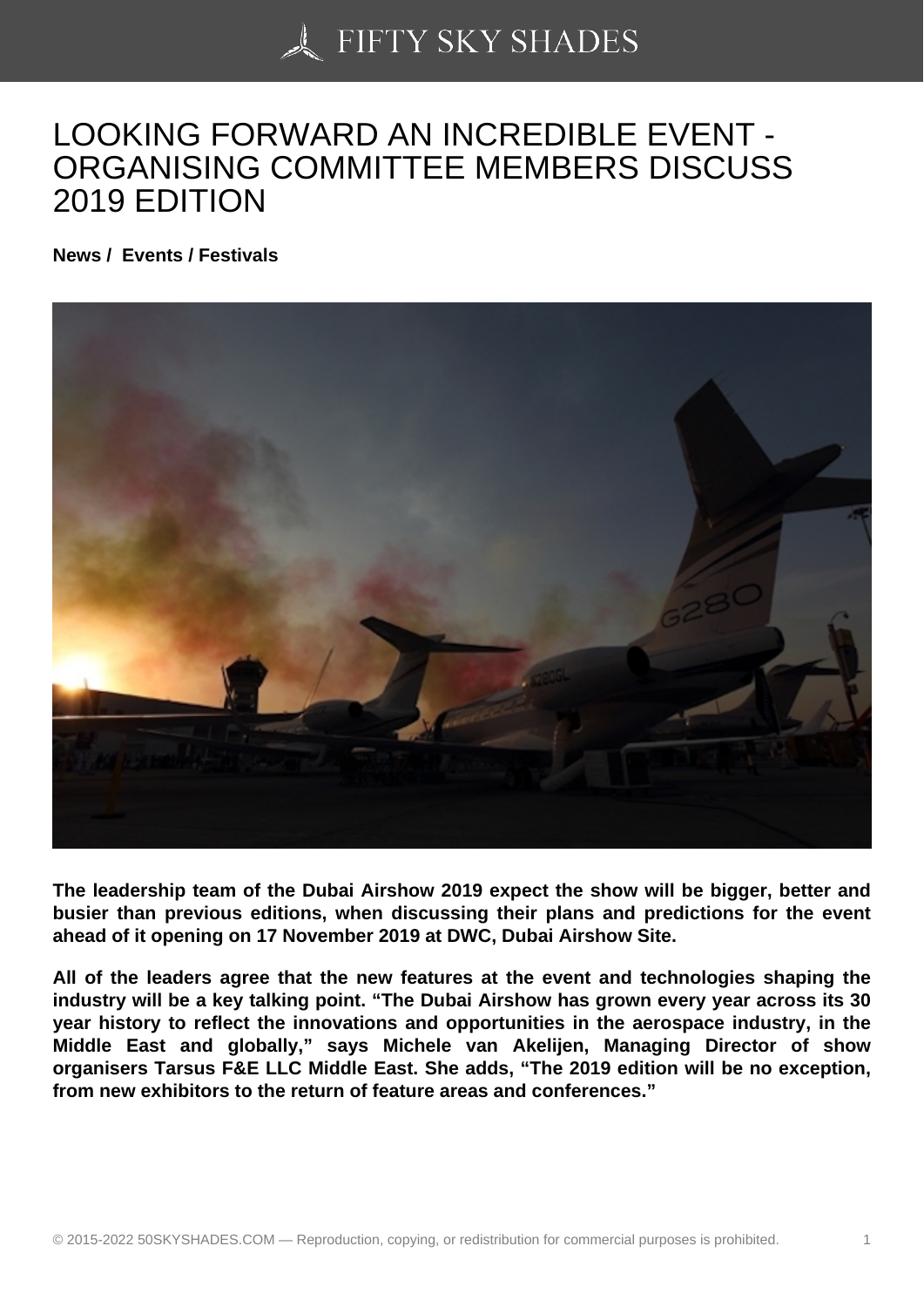

The growth is illustrated by the numbers of exhibitors and trade visitors anticipated at the Dubai Airshow 2019 – an almost 10% increase on exhibitors to 1300 are expected to attract an even larger increase in attendees, with 87000 aerospace trade professionals attending the event throughout its five day run.

Of particular interest to many attendees is the Dubai Airshow's renowned delegations programme, co-ordinated by show organisers, in conjunction with the UAE Ministry of Defence, Dubai Civil Aviation Authority (DCAA) and the Government of Dubai.

**The Dubai Airshow 2019 will once again feature a static display of the latest civil, defence and business aircraft, with up to 165 aircraft expected at this years static display. The attendees' will also get to see plenty of them demonstrating their capabilities in the flying display, with aerobatic displays and demonstrations from a wide range of aircraft and helicopters.**

The leaders all agree that this year's edition is an unmissable event. "Trade can expect to see the entire aerospace industry represented at the Dubai Airshow 2019, to have the opportunity to interact with their customers and suppliers and learn more about their offerings, in addition to growing their networks. Anyone who is anyone in aerospace should be there from 17- 21 November," says van Akelijen.